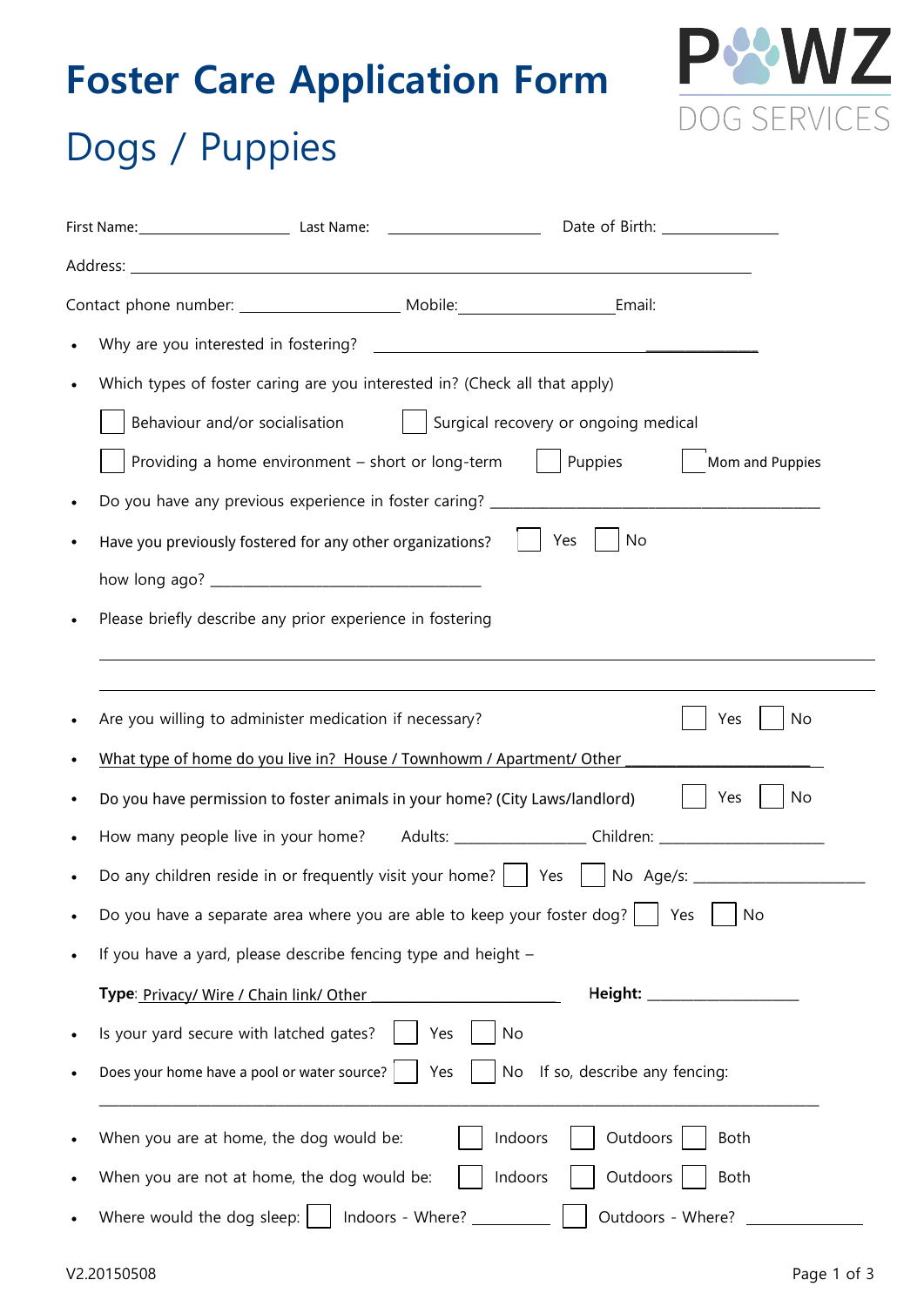### **Foster Care Application Form**



# Dogs / Puppies

- Have you experience in dog training or dog behavior?  $\Box$  Yes  $\Box$  No If yes, please provide further information
- Do you have access to transport to/from an AWL shelter for health check/concern? Yes No Do you have access to transport to/from PAWZ Dog Services for health check/concern?

|  | Do you have pets of your own? $\vert \vert$ Yes $\vert \vert$ No If yes, please list below |  |  |  |  |  |
|--|--------------------------------------------------------------------------------------------|--|--|--|--|--|
|--|--------------------------------------------------------------------------------------------|--|--|--|--|--|

#### Pets currently residing in your home:

| Species/Breed | Name | Age | Sex |
|---------------|------|-----|-----|
|               |      |     |     |
|               |      |     |     |
|               |      |     |     |
|               |      |     |     |
|               |      |     |     |

If applicable: Are your pets up to date with their vaccinations and parasite prevention? Yes No

#### PAWZ Dog Services Foster Carer Agreement: *PAWZ Dog Services Foster Carer Agreement*

- $\:$  I understand that when I care for PAWZ Dog Services animals in my home, I am doing so strictly as a volunteer and in the spirit of volunteerism.
- By signing below, I certify that the information I have given is true and correct, and I realise any By signing below, I certify that the information I have given is true and correct, and I realize any misrepresentation of facts may result in my losing the privilege of fostering pets. I understand that PAWZ Dog Services has the right to deny my request to foster animals in any situation that would be contrary to the or any other legal requirement or when not in the best interest of the animal/s.
- I agree to provide clean, warm, dry, comfortable housing, bedding and adequate space to accommodate all foster animal(s) without crowding.
- I agree to never let a dog off leash outside of my home boundary under any circumstances.
- I understand and agree that when signing as a new foster carer, prior to my first foster, my home will be I understand and agree that when signing as a new foster carer, prior to my first foster, my home will be inspected to ensure appropriate and adequate provision is available for animal/s coming into my care -
- I also understand and agree that during the course of my continued foster care PAWZ Dog Services, may make inspections  $\,$  up to 4 times annually  $\,$  and  $\,$  my continued for my continued for my continued for my continued for my continued for my continued for my continued for my continued for my continued for my continued for my contin -
- If the foster animal(s) become sick or injured while in my care, I acknowledge that it is my responsibility to I understand that Awal, NSW participates in the G22 euthanasia in the G2 euthanasia in the C22 euthanasia interest.<br>The case of emergency and with prior approval. contact PAWZ Dog Services for diagnosis and treatment. I will not take the animal to my own veterinarian unless in -